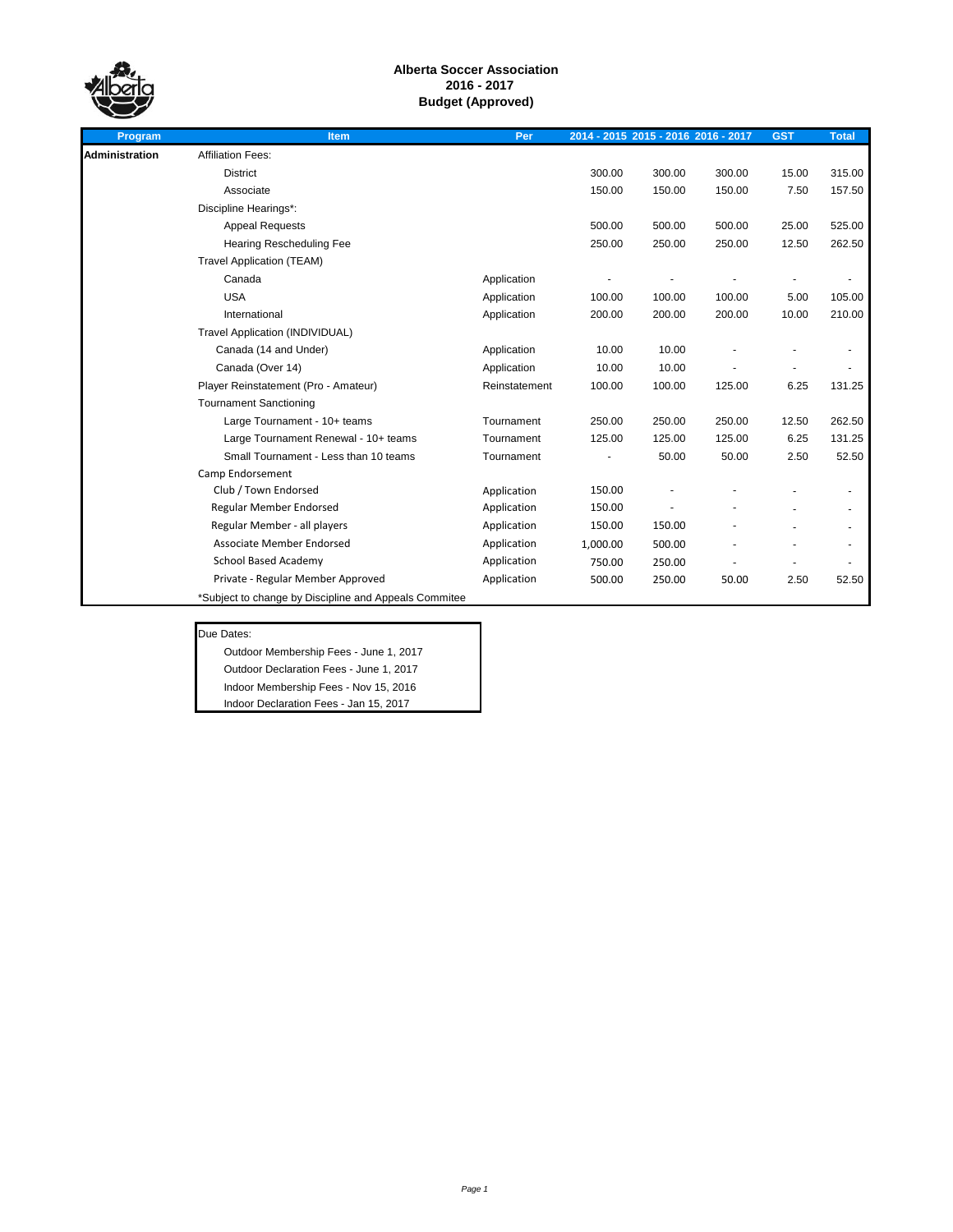

**Program Item Per 2014 - 2015 2015 - 2016 2016 - 2017 GST Total**

| Youth | Youth Indoor Membership*                              |        |                                                          |        |                          |        |
|-------|-------------------------------------------------------|--------|----------------------------------------------------------|--------|--------------------------|--------|
|       | $U-4$ to $U-8$                                        | Player | 4.00<br>4.00                                             | 4.00   |                          | 4.00   |
|       | $U-10$                                                | Player | 4.00<br>4.00                                             | 4.00   |                          | 4.00   |
|       | $U-12$                                                | Player | 4.00<br>4.00                                             | 4.00   | ÷.                       | 4.00   |
|       | $U-14$                                                | Player | 4.00<br>4.00                                             | 4.00   | ÷,                       | 4.00   |
|       | $U-16$                                                | Player | 4.00<br>4.00                                             | 4.00   | 0.20                     | 4.20   |
|       | $U-18$                                                | Player | 4.00<br>4.00                                             | 4.00   | 0.20                     | 4.20   |
|       | *Add outdoor fee below for non outdoor players        |        |                                                          |        |                          |        |
|       | Youth Outdoor Membership                              |        | CSA Fee = \$9.00 per player (included in per player fee) |        |                          |        |
|       | U4 and U-6 Player (Including CSA Fee)                 | Player | 19.00<br>19.00                                           | 18.00  |                          | 18.00  |
|       | U-8 Player (Including CSA Fee)                        | Player | 20.00<br>20.00                                           | 19.00  |                          | 19.00  |
|       | U-10 Player (Including CSA Fee)                       | Player | 21.50<br>21.50                                           | 20.50  |                          | 20.50  |
|       | U-12 Player (Including CSA Fee)                       | Player | 22.50<br>22.50                                           | 21.50  | ä,                       | 21.50  |
|       | U-14 Player Tier I (Includling CSA Fee)               | Player | 28.50<br>28.50                                           | 27.50  | ä,                       | 27.50  |
|       | U-14 Player Tier II-III (Including CSA Fee)           | Player | 26.50<br>26.50                                           | 25.50  | $\overline{\phantom{a}}$ | 25.50  |
|       | U-14 Player Tier IV and Lower (Including CSA Fee)     | Player | 24.50<br>24.50                                           | 23.50  | ÷,                       | 23.50  |
|       | U-16 Player Tier I (Including CSA fee)                | Player | 29.50<br>29.50                                           | 28.50  | 1.43                     | 29.93  |
|       | U-16 Player Tier II-III (Including CSA Fee)           | Player | 27.50<br>27.50                                           | 26.50  | 1.33                     | 27.83  |
|       | U-16 Player Tier IV and Lower (Including CSA Fee)     | Player | 25.50<br>25.50                                           | 24.50  | 1.23                     | 25.73  |
|       | U-18 Player Tier I (Including CSA Fee)                | Player | 30.50<br>30.50                                           | 29.50  | 1.48                     | 30.98  |
|       | U-18 Player Tier II-III (Including CSA Fee)           | Player | 28.50<br>28.50                                           | 27.50  | 1.38                     | 28.88  |
|       | U-18 Player Tier IV and Lower (Including CSA Fee)     | Player | 26.50<br>26.50                                           | 25.50  | 1.28                     | 26.78  |
|       | Indoor Youth Provincial Declaration fee (U14 & under) | Team   | 425.00<br>425.00                                         | 425.00 | ÷,                       | 425.00 |
|       | Indoor Youth Provincial Declaration fee (U16 & older) | Team   | 425.00<br>425.00                                         | 425.00 | 21.25                    | 446.25 |
|       | Youth Outdoor Provincial Declaration Fee:             |        |                                                          |        |                          |        |
|       | U12 T1                                                | Team   | 425.00<br>425.00                                         | 425.00 |                          | 425.00 |
|       | U12 T2                                                | Team   | 425.00<br>425.00                                         | 425.00 |                          | 425.00 |
|       | U <sub>12</sub> T <sub>3</sub>                        | Team   | 425.00<br>425.00                                         | 425.00 | ä,                       | 425.00 |
|       | U12 T4 (Both Competitions)                            | Team   | 425.00<br>425.00                                         | 425.00 | ÷,                       | 425.00 |
|       | U14 T1 (Provincials leading to Nationals)             | Team   | 600.00<br>600.00                                         | 600.00 | ä,                       | 600.00 |
|       | U14 T2                                                | Team   | 425.00<br>425.00                                         | 425.00 | ÷,                       | 425.00 |
|       | U14 T3                                                | Team   | 425.00<br>425.00                                         | 425.00 | ä,                       | 425.00 |
|       | U14 T4 (Both Competitions)                            | Team   | 425.00<br>425.00                                         | 425.00 | ÷,                       | 425.00 |
|       | U16 T1 (Provincials leading to Nationals)             | Team   | 600.00<br>600.00                                         | 600.00 | 30.00                    | 630.00 |
|       | U16 T2                                                | Team   | 425.00<br>425.00                                         | 425.00 | 21.25                    | 446.25 |
|       | U16 T3                                                | Team   | 425.00<br>425.00                                         | 425.00 | 21.25                    | 446.25 |
|       | U16 T4 (Both Competitions)                            | Team   | 425.00<br>425.00                                         | 425.00 | 21.25                    | 446.25 |
|       | U18 T1 (Provincials leading to Nationals)             | Team   | 600.00<br>600.00                                         | 600.00 | 30.00                    | 630.00 |
|       | U18 T2                                                | Team   | 425.00<br>425.00                                         | 425.00 | 21.25                    | 446.25 |
|       | U18 T3                                                | Team   | 425.00<br>425.00                                         | 425.00 | 21.25                    | 446.25 |
|       | U18 T4 (Both Competitions)                            | Team   | 425.00<br>425.00                                         | 425.00 | 21.25                    | 446.25 |

### Due Dates:

Outdoor Membership Fees - June 1, 2017 Outdoor Declaration Fees - June 1, 2017 Indoor Membership Fees - Nov 15, 2016 Indoor Declaration Fees - Jan 15, 2017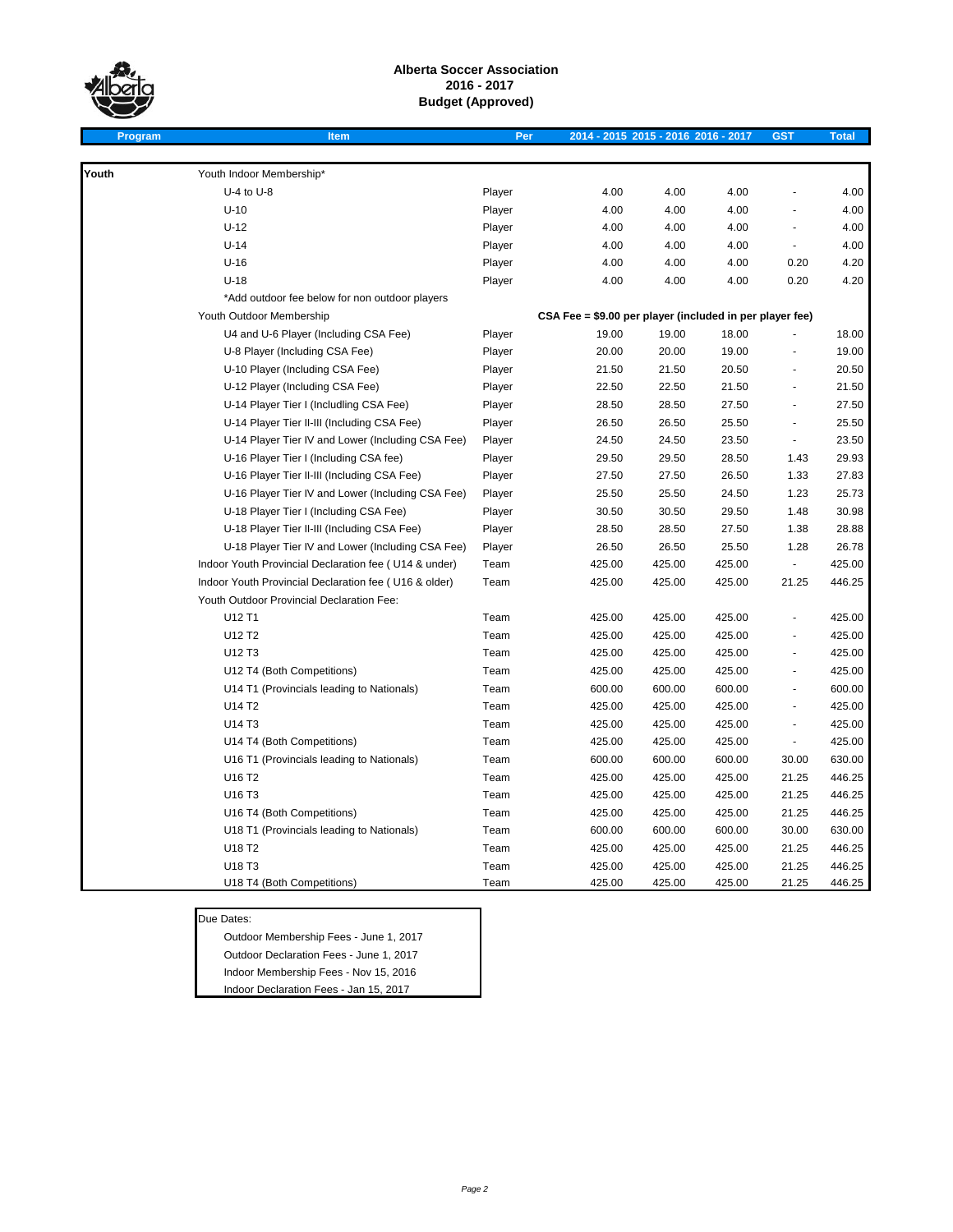

| Program |  |
|---------|--|
|         |  |

## **Program Item Per 2014 - 2015 2015 - 2016 2016 - 2017 GST Total Senior** Senior Indoor Membership: New Senior Team Membership Fee Team 425.00 425.00 425.00 21.25 446.25 Senior Indoor Membership Fee\* Player Player 4.00 4.00 4.00 0.20 4.20 \*Add outdoor fee below for non outdoor players Player Senior Outdoor Membership (Open Age) AMSL / Premier (including CSA Fee) Player 30.50 30.50 29.50 1.48 30.98 Tier I -III (Including CSA Fee) <br>
Player 28.50 28.50 27.50 1.38 28.88 Recreational - Non-Provincial (Including CSA Fee) Player 26.50 26.50 25.50 1.28 26.78 Senior Outdoor Membership (Masters / Classics) Major / Premier (including CSA Fee) Player 30.50 30.50 29.50 1.48 30.98 Tier I - III (Including CSA Fee) 28.88 Player 28.50 28.50 27.50 1.38 28.88 Recreational - Non-Provincial (Including CSA Fee) Player 26.50 26.50 25.50 1.28 26.78 Indoor Senior Declaration Fee Team Team 425.00 425.00 425.00 21.25 446.25 **CSA Fee = \$9.00 per player (included in per player fee) CSA Fee = \$9.00 per player (included in per player fee)**

Challenge & Jubilee & Major Masters / Classics Team 600.00 600.00 600.00 30.00 630.00 Premier, Tier I - III & Premier Masters / Classics Team 500.00 500.00 500.00 25.00 525.00 AMSL Men Team 2,500.00 2,500.00 2,500.00 125.00 2,625.00 AMSL Women Team 2,500.00 2,500.00 2,500.00 125.00 2,625.00

#### Due Dates:

Senior Outdoor Declaration Fee:

Outdoor Membership Fees - June 1, 2017

\* Assumes Player was on an outdoor team same year

Outdoor Declaration Fees - June 1, 2017

Indoor Membership Fees - Nov 15, 2016

Indoor Declaration Fees - Jan 15, 2017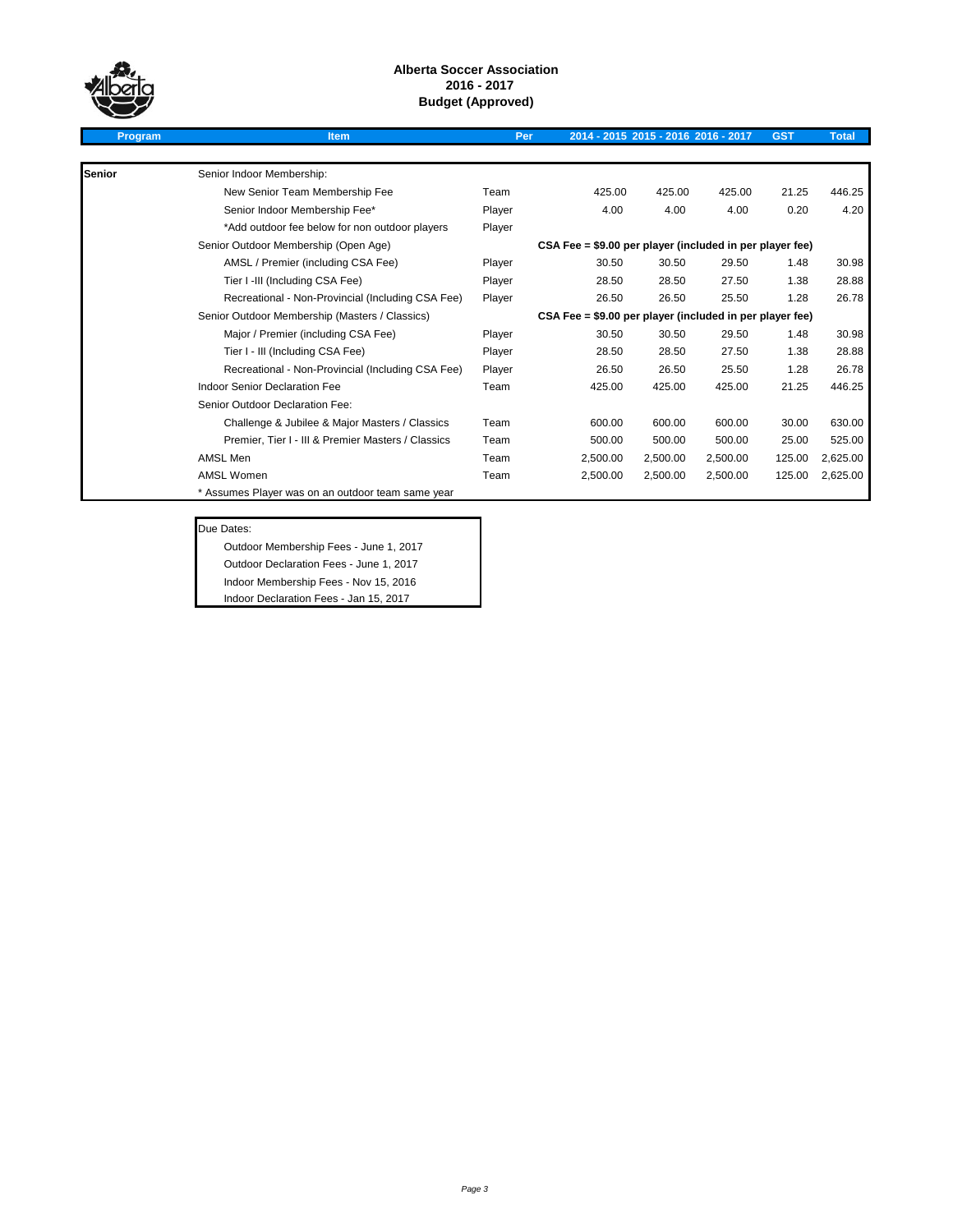

| Program                   | <b>Item</b>                                 | Per                |         | 2014 - 2015 2015 - 2016 2016 - 2017 |        | <b>GST</b> | <b>Total</b> |
|---------------------------|---------------------------------------------|--------------------|---------|-------------------------------------|--------|------------|--------------|
|                           |                                             |                    |         |                                     |        |            |              |
| Coaching                  | <b>Coaching Membership</b>                  | All Team Officials | 3.00    | 3.00                                | 3.00   | 0.15       | 3.15         |
|                           | <b>Community Stream Coaching Programs:</b>  |                    |         |                                     |        |            |              |
|                           | Active Start (Minimum 12 Participants)      | Participant        | 20.00   | 20.00                               | 20.00  | 1.00       | 21.00        |
|                           | Fundamentals (Minimum 12 Participants)      | Participant        | 30.00   | 30.00                               | 30.00  | 1.50       | 31.50        |
|                           | Learning To Train (Minimum 12 Participants) | Participant        | 50.00   | 50.00                               | 50.00  | 2.50       | 52.50        |
|                           | Soccer for Life (Minimum 12 Participants)   | Participant        | 50.00   | 50.00                               | 50.00  | 2.50       | 52.50        |
|                           | Goalkeeping Workshops                       | Participant        |         | 100.00                              | 100.00 | 5.00       | 105.00       |
|                           | Licensing Stream Coaching Programs:         |                    |         |                                     |        |            |              |
|                           | C License Training                          | Participant        |         | 375.00                              | 375.00 | 18.75      | 393.75       |
|                           | C License Mentorship                        | Participant        |         | 275.00                              | 275.00 | 13.75      | 288.75       |
|                           | C License Evaluation                        | Participant        |         | 150.00                              | 150.00 | 7.50       | 157.50       |
|                           | <b>B License Training</b>                   | Participant        | 400.00  | 425.00                              | 425.00 | 21.25      | 446.25       |
|                           | <b>B License Mentorship</b>                 | Participant        |         | 275.00                              | 275.00 | 13.75      | 288.75       |
|                           | <b>B License Evaluation</b>                 | Participant        | 175.00  | 200.00                              | 200.00 | 10.00      | 210.00       |
|                           | Goalkeeping Diploma 1                       | Participant        |         | 300.00                              | 300.00 | 15.00      | 315.00       |
| <b>Player Development</b> | Player Contributions - Select Team:         |                    |         |                                     |        |            |              |
|                           | U13                                         | Player             | 925.00  | 950.00                              | 750.00 | ÷,         | 750.00       |
|                           | U14                                         | Player             | 925.00  | 950.00                              | 750.00 | $\sim$     | 750.00       |
|                           | Canada Summer Games                         | Player             |         | ä,                                  | 300.00 | 15.00      | 315.00       |
|                           | <b>Arctic Winter Games</b>                  | Player             |         | 600.00                              |        |            |              |
|                           | Select Team Trial Fee                       | Player             |         | 10.00                               | 10.00  | ä,         | 10.00        |
|                           | Player Contributions - Winter Training:     |                    |         |                                     |        |            |              |
|                           | U13 - Canada Games                          | Player             | 275.00  | 280.00                              | 280.00 |            | 280.00       |
|                           | Mini Stars                                  | Player             | Various |                                     |        |            |              |
|                           | <b>City Programs</b>                        |                    |         | 260.00                              | 265.00 |            | 265.00       |
|                           | Outreach Programs                           |                    |         | 210.00                              | 215.00 |            | 215.00       |
|                           | Showcase                                    |                    |         | 40.00                               | 50.00  |            | 50.00        |
|                           | <b>Residential Camp</b>                     |                    |         | 340.00                              | 340.00 |            | 340.00       |
|                           | University Exposure Camp                    |                    |         |                                     |        |            |              |
|                           | 14 and Under                                | Player             | 195.00  | 200.00                              | 200.00 |            | 200.00       |
|                           | 15 and Over                                 | Player             | 195.00  | 200.00                              | 200.00 | 10.00      | 210.00       |

#### Due Dates:

Outdoor Membership Fees - June 1, 2017 Outdoor Declaration Fees - June 1, 2017 Indoor Membership Fees - Nov 15, 2016 Indoor Declaration Fees - Jan 15, 2017